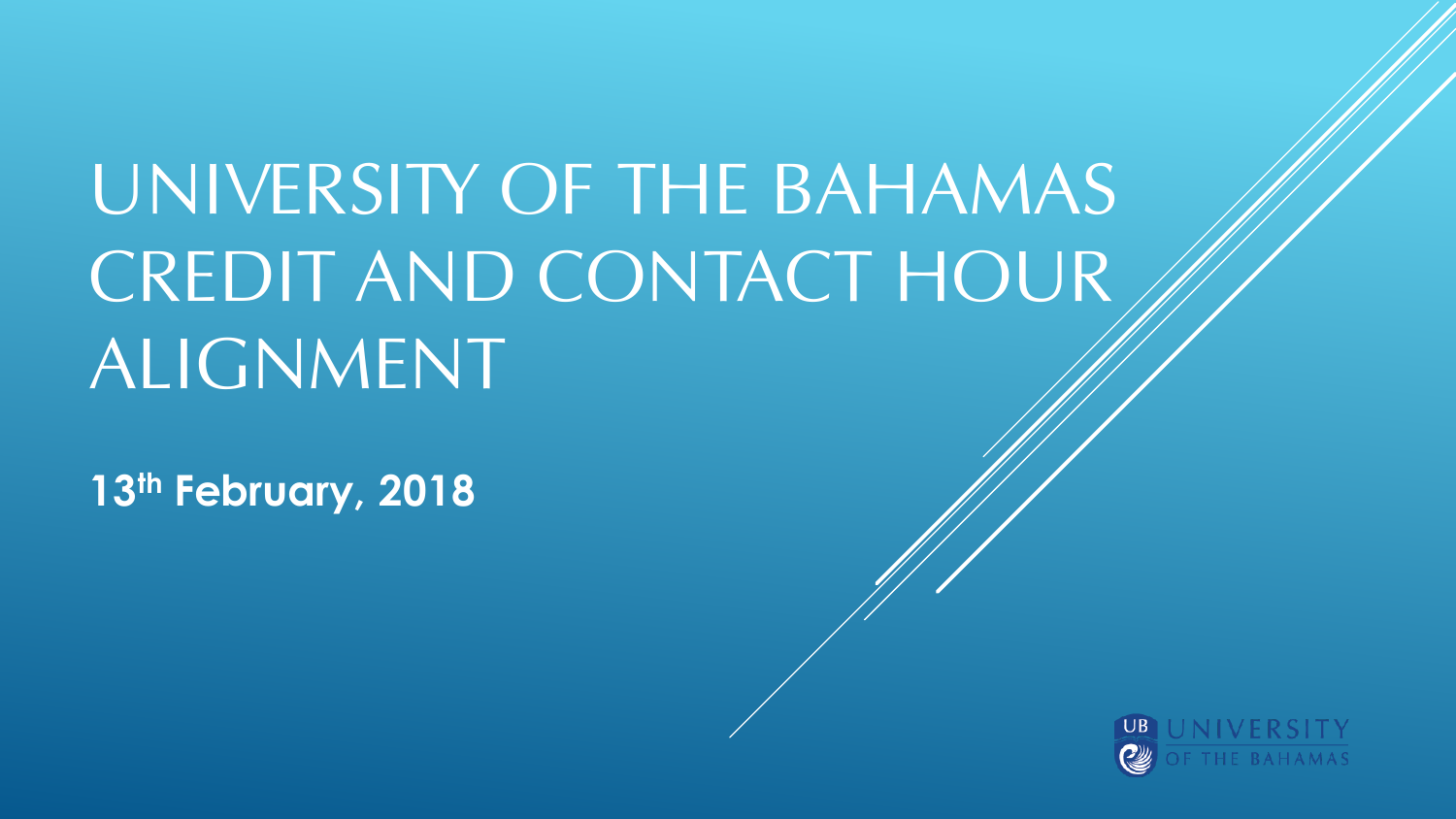**Dialogura 19 Yuniversity level courses are given a credit hour value.** These credit hours are accumulated over a student's period of candidacy and contribute to the number of credits required for a student to be awarded a degree.

 $\triangleright$  The credit hour is calculated and based on an academic year which is divided into two equal 15 week semesters falling within the following timeframes – Fall (August-December) and Spring (January-May)

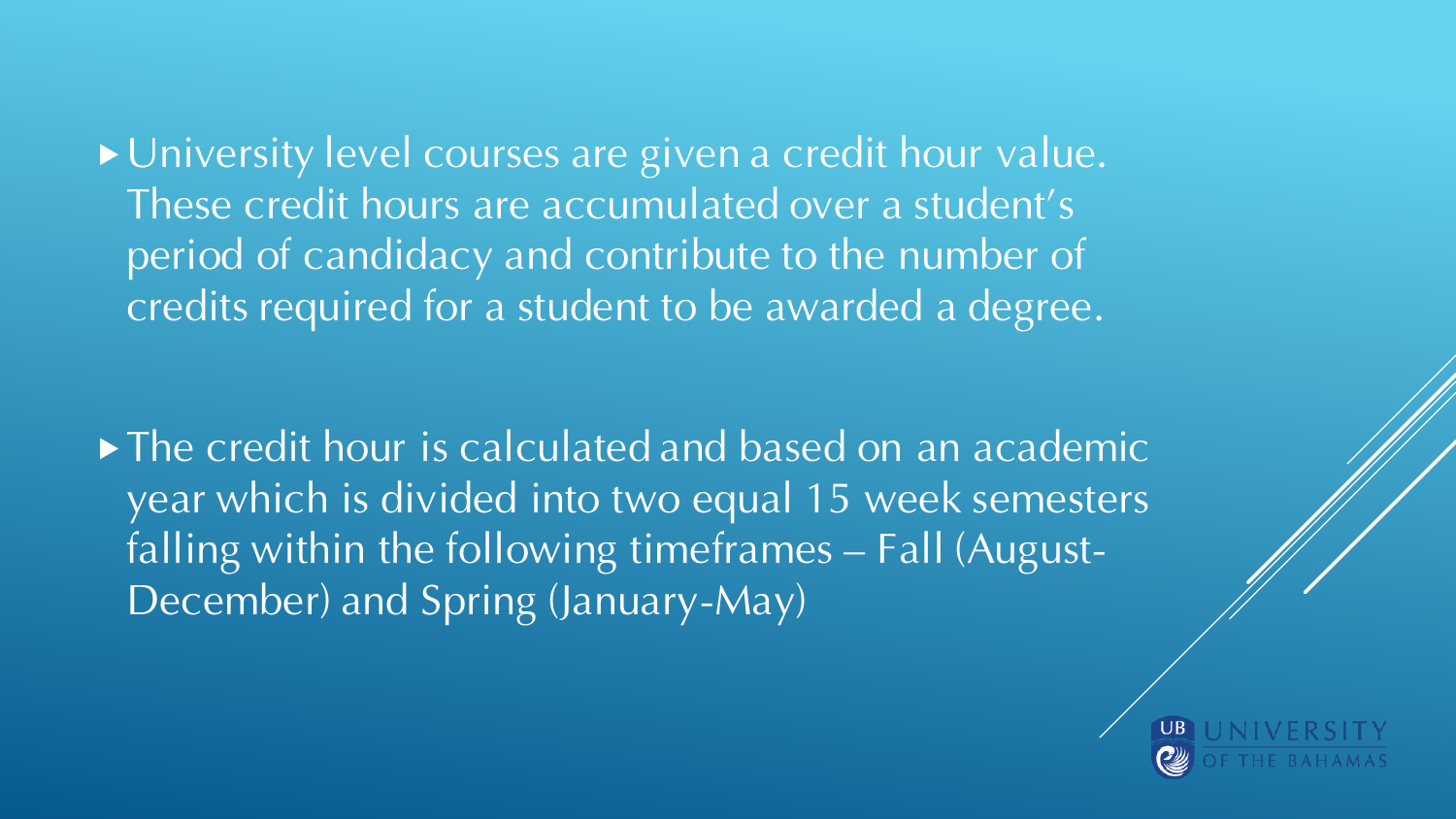The amount of academic work that happens in a single semester is divided into several different categories:

- ▶ Lecture (taught) or Seminar (discussion) contact hours
- ▶ Laboratory/Studio contact hours
- ▶ Practical (supervised clinical rounds, visual or performing art studio, supervised student teaching, field work, etc.) contact hours
- $\overline{\blacktriangleright}$  Independent Study (thesis or dissertation research) contact hours
- Internship or Apprenticeship contact hours

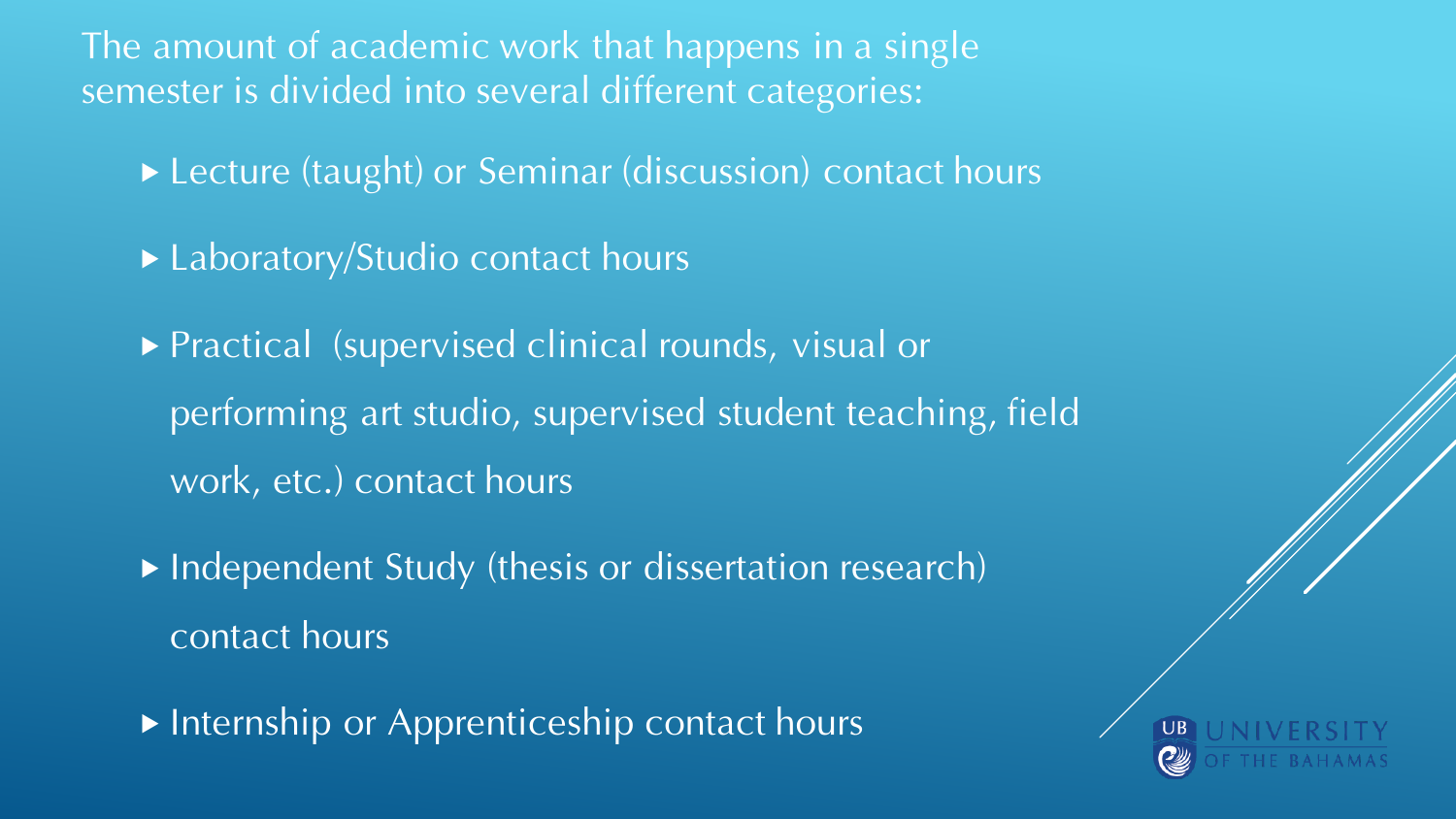#### For each of these categories a credit value is assigned:

- $\triangleright$  1 Lecture (taught) or Seminar (discussion) contact hour = 1 Credit Hour
- $\triangleright$  2 Laboratory/Studio contact hours = 1 Credit Hour
- ▶ 3-4 Practice (supervised clinical rounds, visual or performing art studio, supervised student teaching, field work, etc.) contact hours = 1 Credit Hour
- ▶ 3-4 Independent Study (thesis or dissertation research) contact hours = 1 Credit Hour
- $\triangleright$  Internship or Apprenticeship hours = similar to the Practice Credit Hours

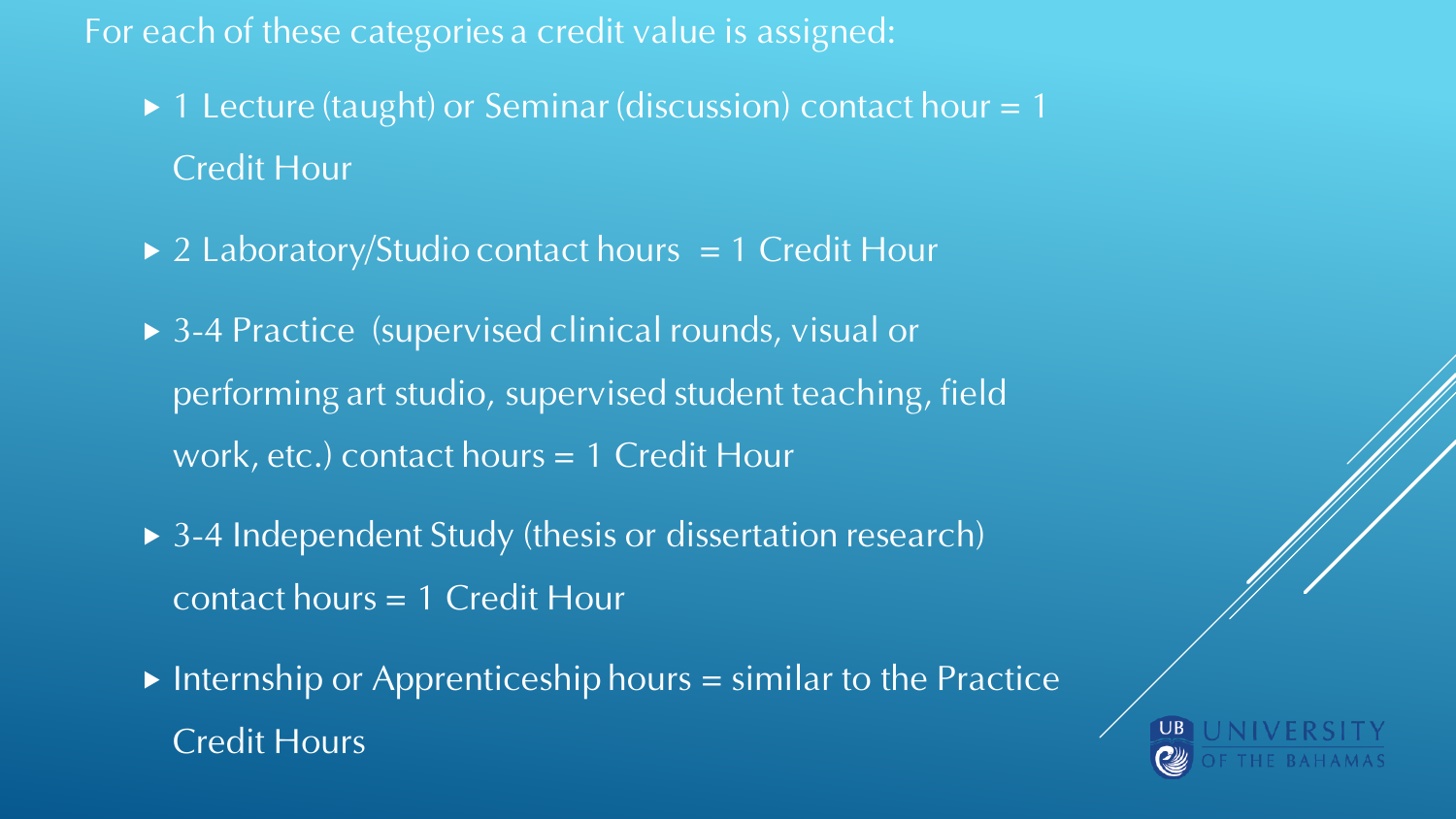- ▶ Typically courses are given three, four or five credit hours.
- ▶ When courses are approved at the Academic Senate the credit and contact hour distribution is stated for each course.
- **For example:** 
	- ENGW119 Writing and Rhetoric I is a three (3) credit hour course. The credit value for this course is 3 lecture contact hours.
	- i.e.  $\overline{3}$  lecture contact hours  $\overline{)} = 3$  credit hours

Both the contact and credit hours are equal in this example.

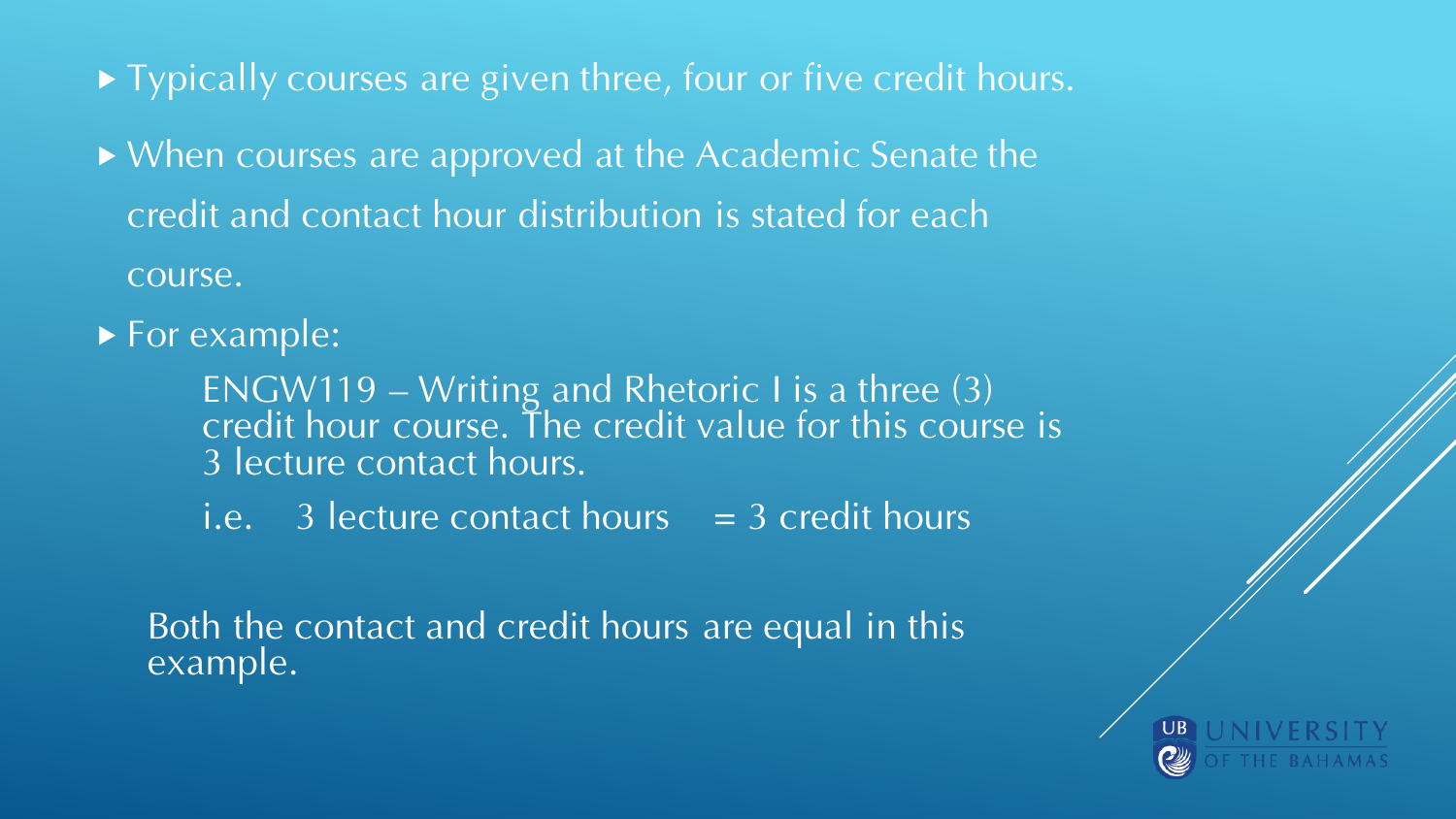- ▶ PSY 245 Introduction to Behavioral Statistics is a three (3) credit hour course. The credit hour value for this course is divided into 2 lectures and 2 laboratory contact hours.
	- ie. 2 lecture contact hours  $= 2$  credit hours
		- 2 laboratory contact hours  $= 1$  credit hour
		-
		- 4 contact hours  $= 3$  credit hours (total credit value)
- ▶ ARCH215 Architectural Design Studio is a five (5) credit course. The credit value for this course is divided into 2 lectures and 6 studio hours.
	- 2 lecture contact hours  $= 2$  credit hours
	- 6 laboratory contact hours  $= 3$  credit hour
	-
	- $8$  contact hours  $= 5$  credit hours (total credit
		- value)

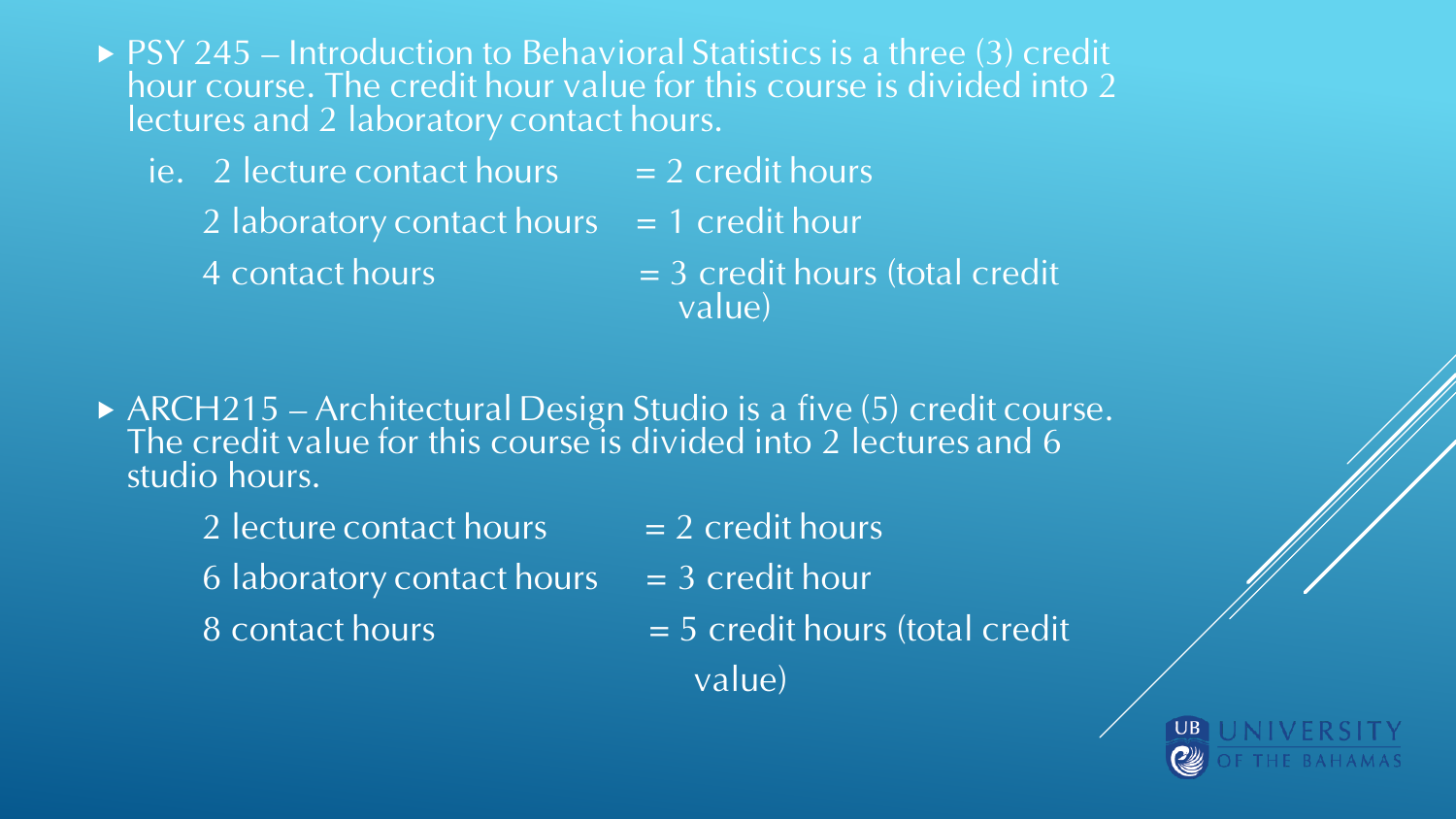Traditionally, universities charge students a fee for each contact hour of instruction whether it is a lecture, laboratory, studio, practice, etc..

Additionally, fees are also charged for laboratory and various instructional materials.

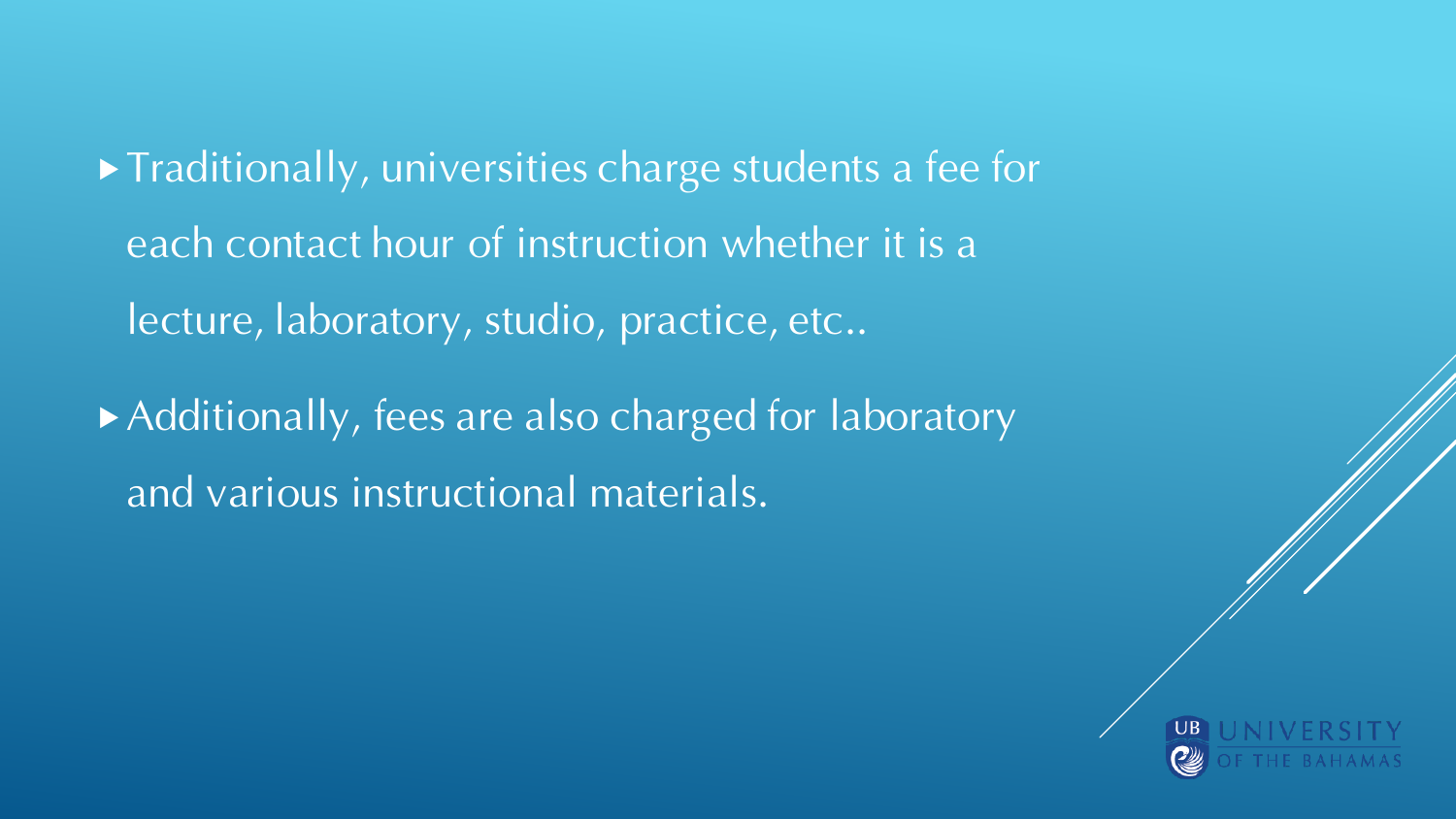▶ Currently, at University of The Bahamas students have only been charged for the total credit value as well as laboratory/instructional materials.

#### **FOR EXAMPLE**:

 $\triangleright$  ENGW119– Writing and Rhetoric I = 3 credit course 3 lecture contact hours  $=$  3 credit hours A student's bill is calculated by multiplying the credit value by the per credit cost.

 $3 \times \$100 = \$300$ 

All contact hours are accounted for within this student's bill.

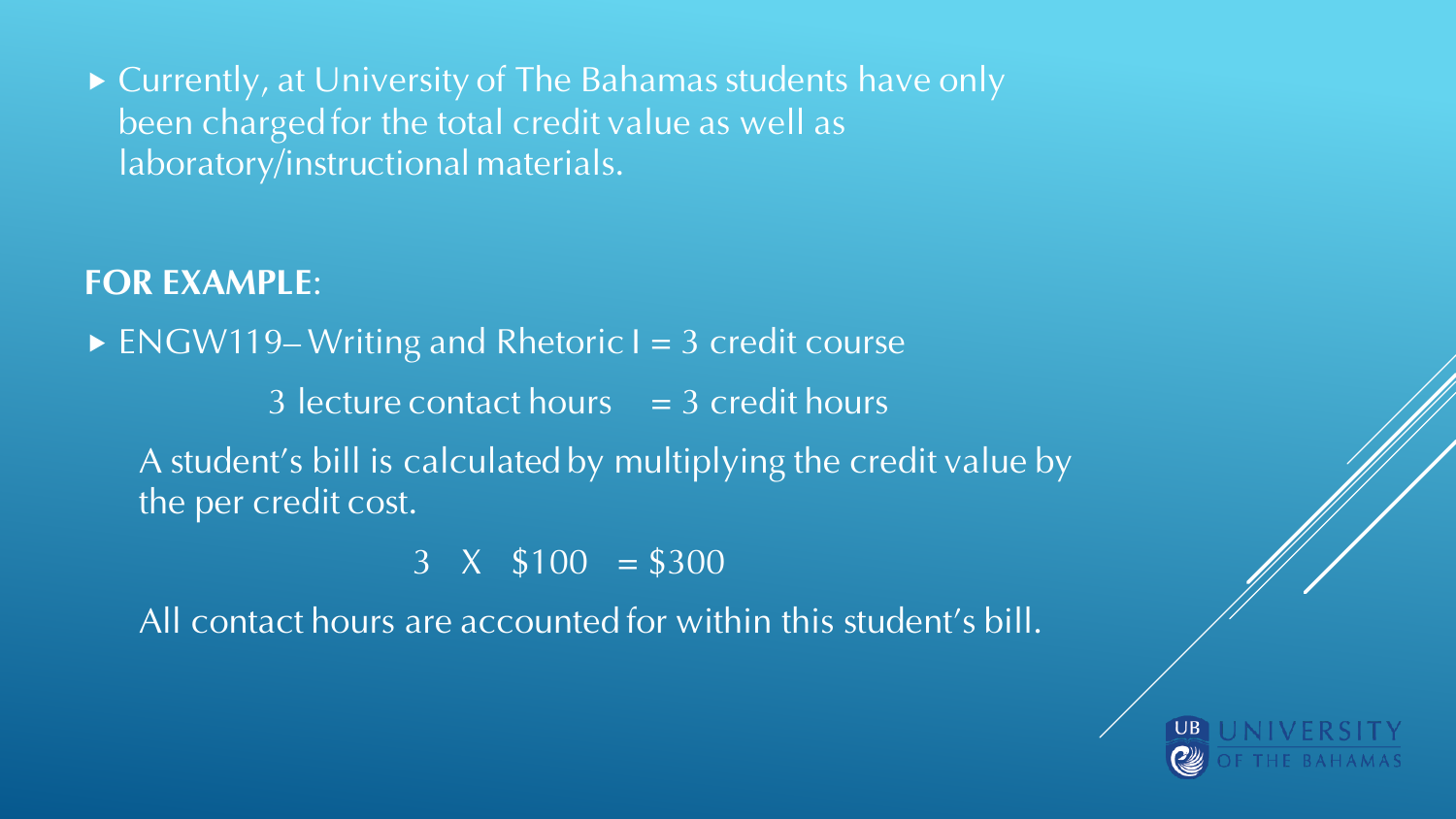#### **ANOTHER EXAMPLE**:

#### $\triangleright$  PSY 245 – Introduction to Behavioral Statistics = 3 credit course

- 2 lecture contact hours  $= 2$  credit hours
- 2 laboratory contact hours  $= 1$  credit hour
- 4 contact hours  $= 3$  credit hours (total credit value)

This student's bill is calculated by multiplying the credit value by the per credit cost.

 $3 \times \$100 = \$300$ 

One contact hour of instruction is not accounted for within this student's bill.

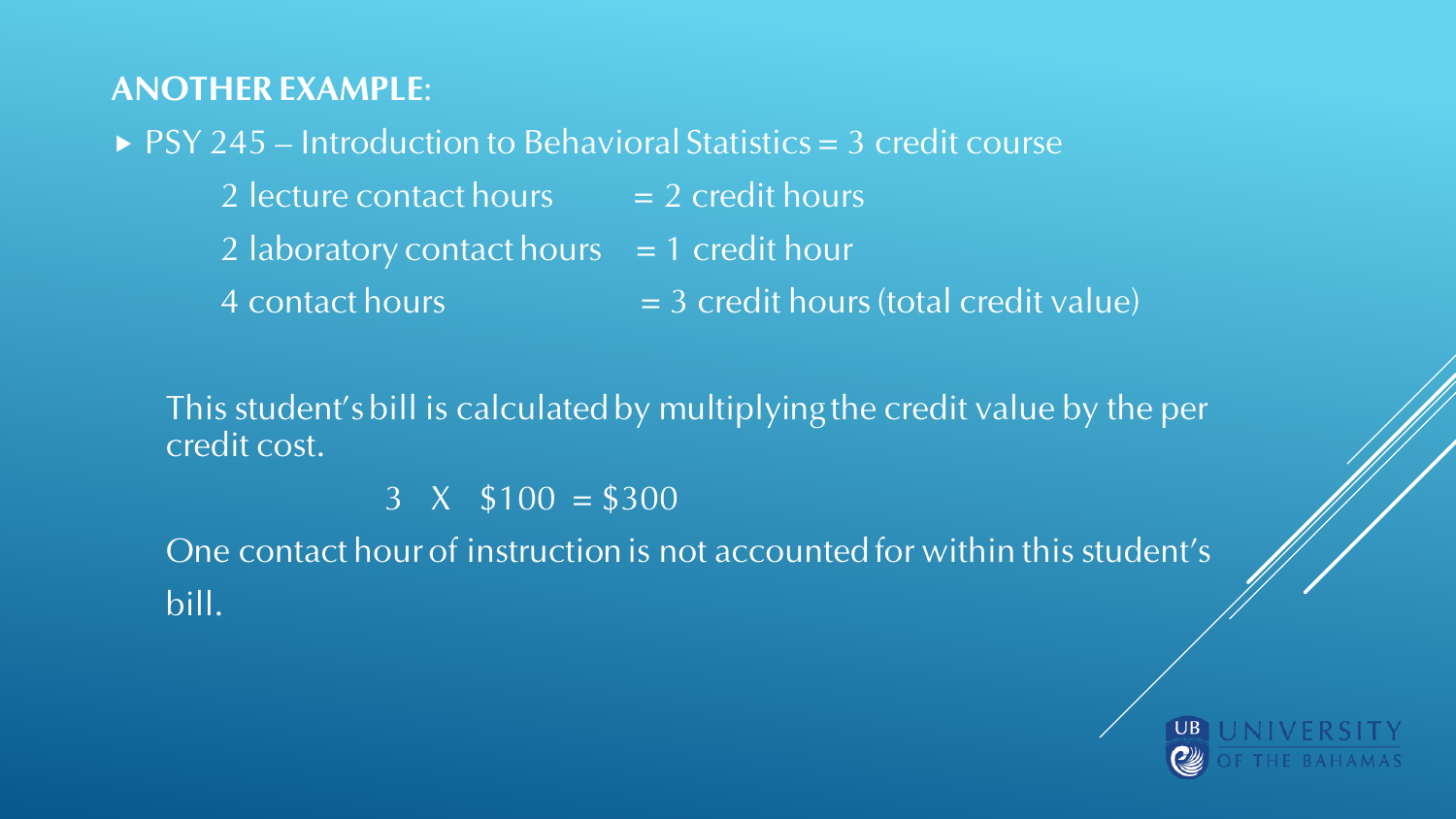#### **ANOTHER EXAMPLE**:

▶ ARCH215 – Architectural Design Studio is a five (5) credit course. The credit value for this course is divided into 2 lectures and 6 studio hours.

- 2 lecture contact hours  $= 2$  credit hours
- $6$  laboratory contact hours  $= 3$  credit hours
- $8$  contact hours  $= 5$  credit hours (total credit value)

This student's bill is calculated by multiplying the credit value by the per credit cost.

 $5 \times \$100 = \$500$ 

Note that the three contact hours of instruction are **not** accounted for within this student's bill even though this student is receiving a total of 8 contact hours.

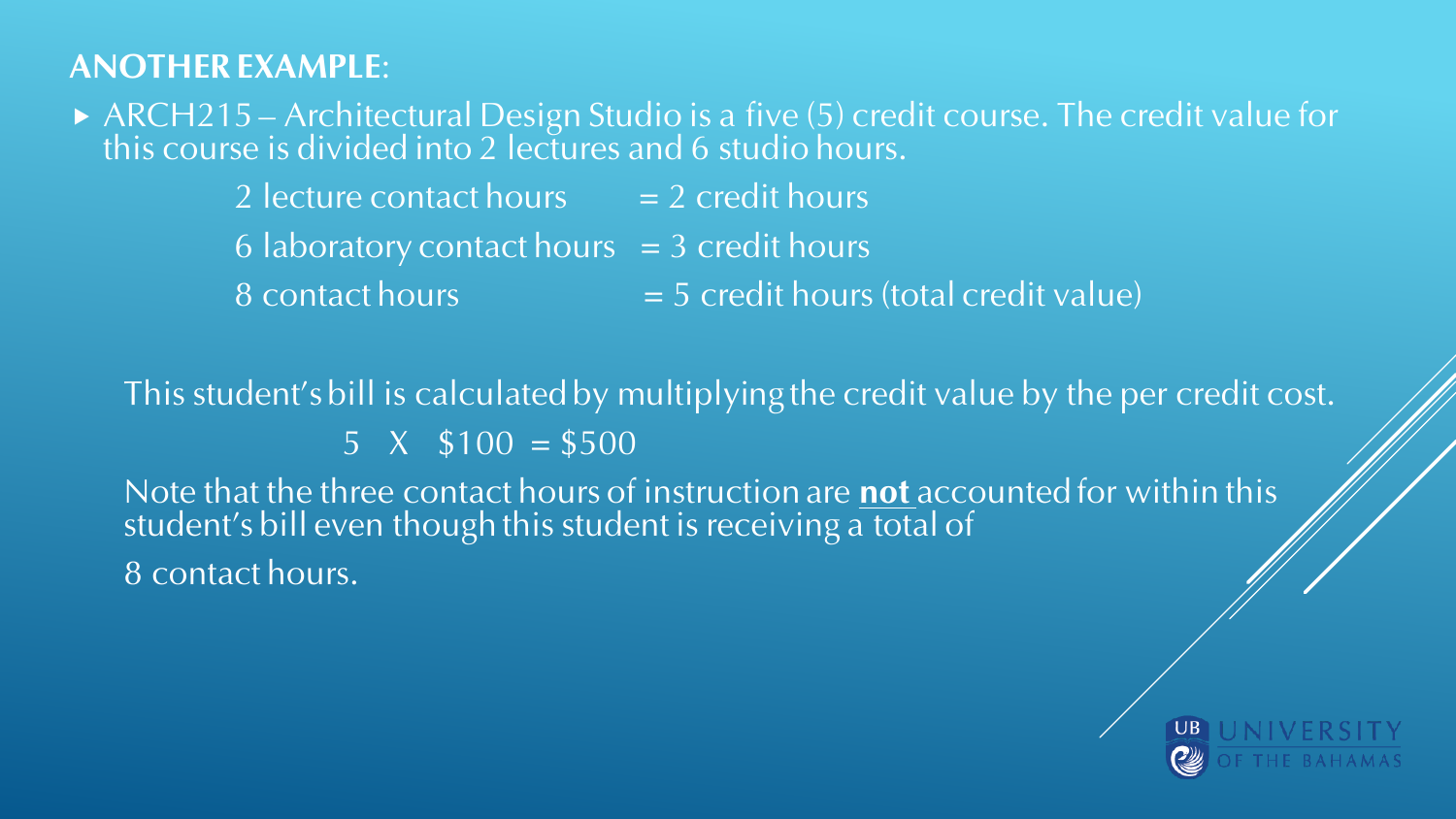- ▶ Despite only charging students for the credit value, all expenses incurred by the University are calculated by contact hours. That is, course instructors are paid if in an overload arrangement or as an adjunct, by contact hour, and not by credit hour.
- Such an approach is not financially sustainable for the University.
- A new payment model is needed that brings the University credit and contact hour system in alignment.

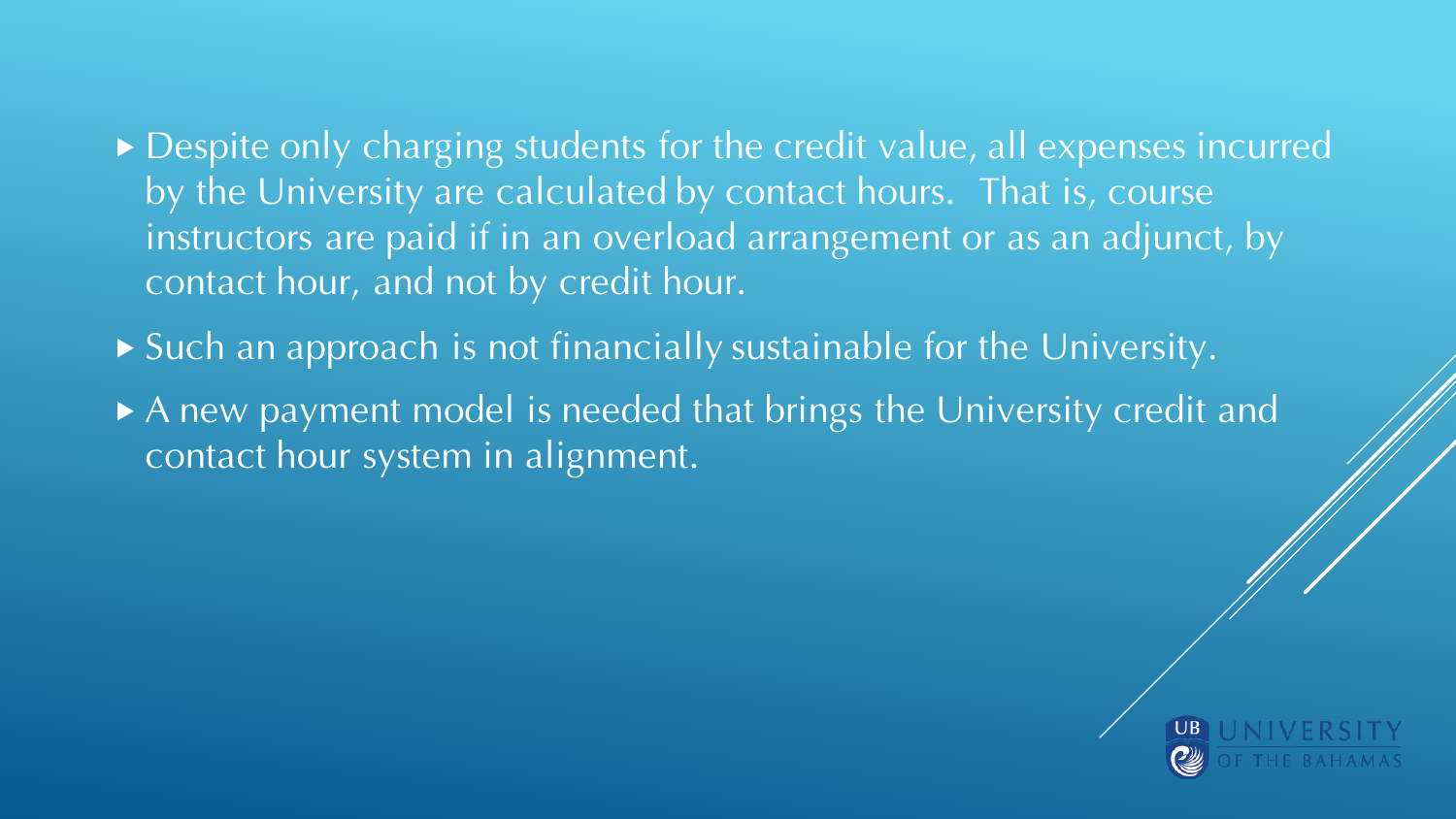#### **RECALCULATION OF THE SAME EXAMPLE BASED ON CONTACT HOURS**

▶ ARCH215 – Architectural Design Studio is a five (5) credit course. The credit value for this course is divided into 2 lecture contact and 6 studio contact hours.

2 lecture contact hours  $= 2$  credit hours

6 laboratory contact hours  $= 3$  credit hour (2 studio hours equal 1 credit hour)

 $8$  contact hours  $= 5$  credit hours (total credit value)

This student's bill is therefore calculated by multiplying all contact hours by the per contact cost.

New model calculation:

 $8 \times \$100 = \$800$ 

All contact hours are **now accounted for** within this student's bill.

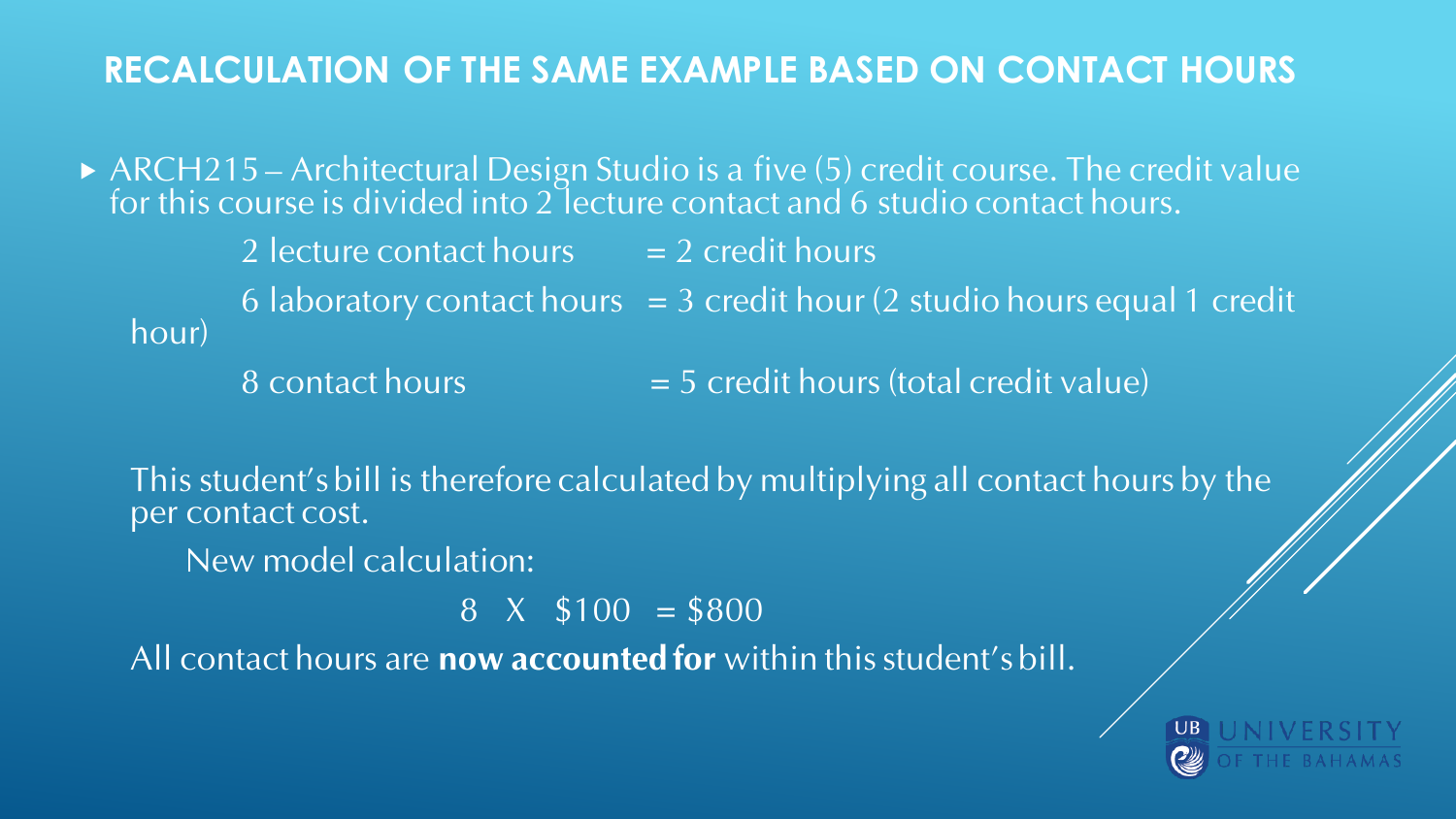### **PER CREDIT/CONTACT COST**

| <b>Course Level</b>  | Lecture/Seminar<br><b>Hour Cost</b> | <b>Laboratory/Discussion</b><br><b>Hour Cost</b> |
|----------------------|-------------------------------------|--------------------------------------------------|
| 100/200 level course | \$100 per hour                      | \$100 per hour                                   |
| 300/400 level course | \$150 per hour                      | \$150 per hour                                   |
| 500 level course     | \$200 per hour                      | \$200 per hour                                   |

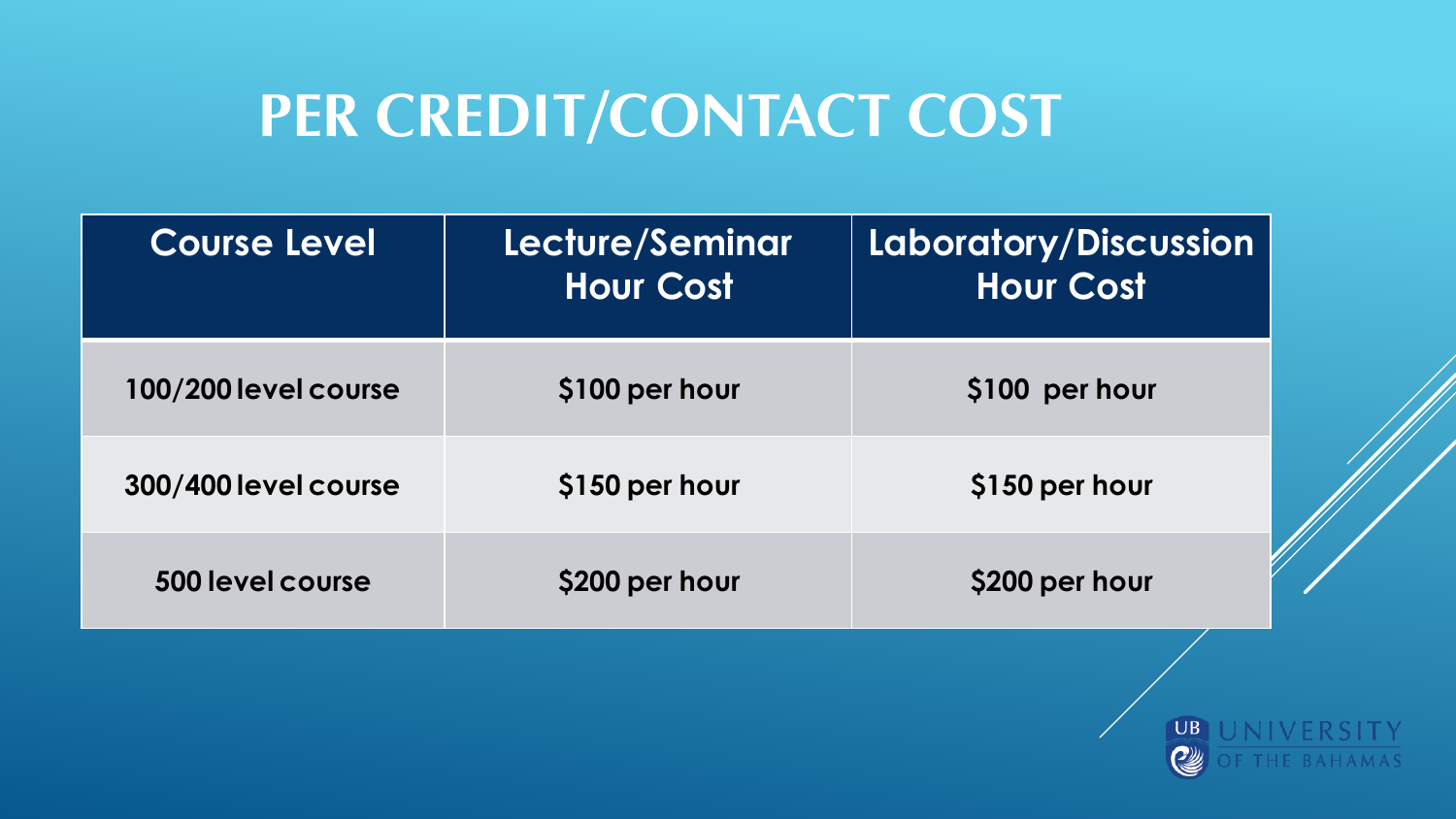This realigned payment structure for undergraduate courses will affect the following programmes and courses, beginning in Fall Semester 2018, with the remaining programmes coming on stream by Spring 2019:

> Architecture Culinary Arts Music **Art** Some Science Courses